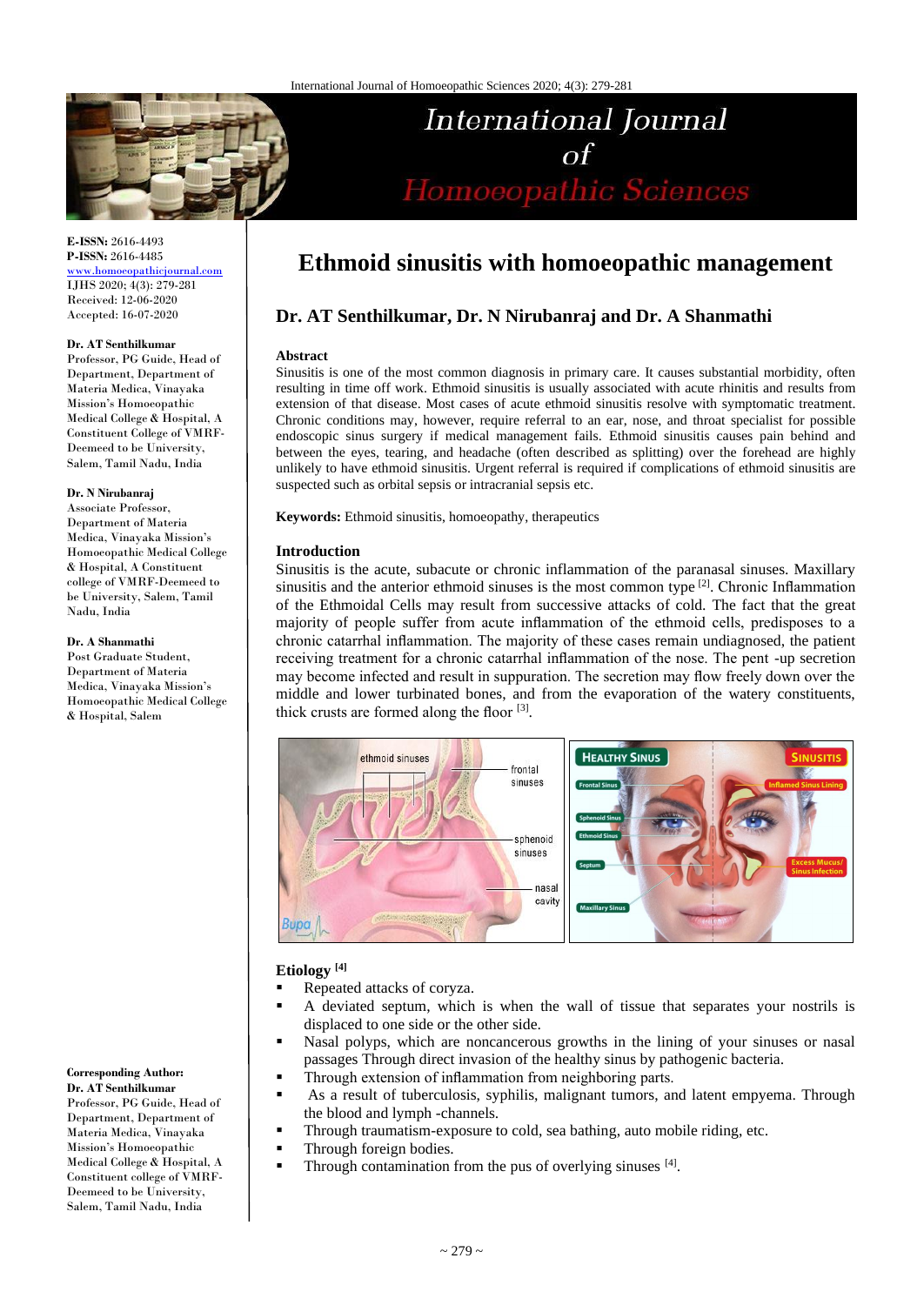#### **Symptoms [5]**

- Frontal headache, more or less unilateral, and referred especially to the root of the nose, is, as a rule, the earliest subjective symptom of ethmoid sinusitis.
- Headache more Often, by a sense of weight and fullness.
- There is also obstruction of the nostril on the affected side, and discharge of muco-pus, which in chronic cases frequently has a most offensive odour. If pus accumulates in the ethmoid cells it pushes toward the orbit and causes exophthalmos with disturbance of vision on the effected side. Occasionally, so direct is the communication that pressure upon the protruded eye will cause pus to flow from the affected nostril. In some cases pointing occurs into the tissues of the orbit, and as a consequence there will be a fistulous tract left leading from the orbit into the nostril.
- **Ethmoidal disease is apt to be accompanied by** considerable fever, and sometimes serves to explain the apparent excess of temperature which may accompany an acute rhinitis.
- Pain on rotating the eyeball, epiphora, orbital neuralgia on reading or otherwise concentrating the gaze.
- Anosmia is marked as long as the nasal obstruction exists.
- The general disturbances are analogous to those occurring during the course of a severe coryza. Stuffy nose.
- Photophobia.
- $\blacksquare$  Post nasal discharge [5].

# **Investigation [6]**

Investigation for nose and paranasal sinus disease.

- **Radiology**
- Plain X Rays: For ethmoid sinuses Lateral oblique view of ethmoids.
- CT Scan
- Magnetic Resonance Imaging.
- **•** Bacteriology
- **•** Tests for allergy
- Proof puncture
- **•** Rhinomanometry
- **•** Tests for smell
- $\blacksquare$  Biopsy [6].



# **Complications [7, 8]**

- When ethmoid sinusitis is a simple concomitant of acute rhinitis it subsides together with the principal disease. Suppuration is a serious condition, for it may invade the orbit or extend to the cerebral meninges [7].
- Purulent disease of the ethmoid cells is usually associated with caries or necrosis of the bony structures, and is sometimes followed by exophthalmos,

orbital abscess, and even meningitis and death [8].

### **Homoeopathic Management** [9, 10]

**Arsenicum album (arsenic):** People who need this medicine feel throbbing and burning pains in the sinuses. Their pains are aggravated by light, noise, movement, after midnight, and may be triggered by anxiety, exertion, and excitability. They may feel relief by lying quietly in a dark room with the head raised on pillows and exposed to cool air. Their teeth may feel long and painful. They may feel nausea and experience vomiting concurrent with their sinusitis. They tend to have a great thirst, but they tend to drink frequent sips, rather than gulps  $[9]$ . Intense photophobia. Nose feels stopped up [10].

**Belladonna (deadly nightshade):** This medicine is effective for people whose head feels full, as if it could burst. The pain usually resides in the forehead or around the eyes. There is throbbing pain that is worse by jarring, touch, bending forward, lying flat, or motion of the eyes and is relieved by gradually applied pressure, sitting up, or bending the head backwards<sup>[9]</sup>. Headache from suppressed catarrhal flow <sup>[10]</sup>. Another characteristic symptom of people who need this medicine are when the sinus pains appear strongly and rapidly but then disappear temporarily, only to repeat the process of coming and going pain. The eyes are also sensitive to light and the face is flushed. They are apt to feel dizzy which becomes worse when stooping [9]. Imaginary odours. Photophobia<sup>[10]</sup>.

**Hepar sulphuris calcareum:** (Hahnemann's calcium sulphade) Rarely indicated at the beginning of a sinusitis condition, people who need Hepar sulphuris begin sneezing and then develop sinusitis from the least exposure to cold air. Their nasal discharge is thick and yellow. The nostrils become very sore from the acrid discharge, and their nasal passages become sensitive to cold air. Concurrently, they may have a headache with a sense of a nail or a plug that is thrust into the head along with a boring or bursting pain. The headache above the nose is worse from shaking the head, motion, riding in a car, stooping, moving the eyes, or simply from the weight of a hat, but is relieved by the firm pressure of a tight bandage. The scalp is so sensitive that simply combing the hair may be painfull<sup>[9]</sup>. Pain in eyes as if pulled back into head. Soreness of nostrils, with catarrhal troubles [10].

**Kali bichromicum:** (potassium dichromate): The distinguishing feature of people with sinusitis who need this medicine is that they have a thick, stringy, yellow or greenish-yellow nasal discharge<sup>[9]</sup>. Inflammation extends to frontal sinuses, with distress and fullness at root of nose. Dropping from post nasal nares. Loss of smell. Headache over eyebrows, proceded by blured vision [10]. They have extreme pain at the root of the nose that is better by applying pressure there. The bones and scalp feel sore. They experience dizziness and nausea when rising from sitting, and the severe pain may lead to dimmed vision. The pains are worse from cold, light, noise, walking, stooping, and in the morning (especially on waking or at 9 am) or at night. They prefer to lie down in a darkened room and feel better by warmth, warm drinks, or overeating [9].

**Mercurius (mercury):** People who will benefit from this